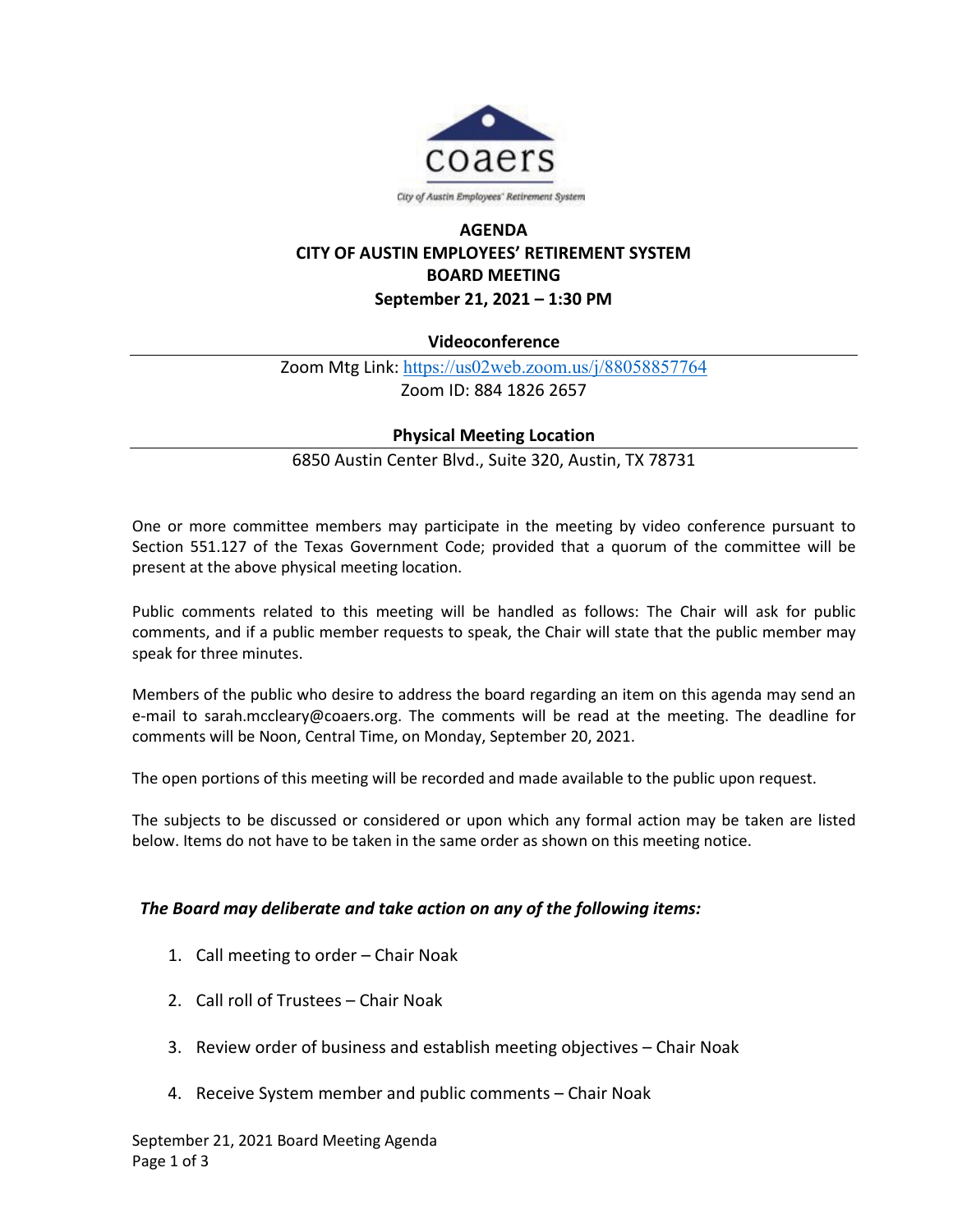- 5. Receive reports on the following Board administrative matters including: – Chair Noak
	- A. 2021 meeting calendar
	- B. Quarterly ethics policy disclosure form
	- C. Report from August 20, 2021 Investment Committee
	- D. Report from August 26, 2021 Governance Committee
	- E. Report from August 31, 2021 Disability Committee
	- F. Report from August 31, 2021 Audit and Risk Committee
	- G. Report from August 31, 2021 Benefits and Services Committee
	- H. Report from August 31, 2021 Policy Committee
- 6. Consent items Chair Noak

All of the following items may be acted upon by one motion. No separate discussion or action on any of the items is necessary unless desired by a Trustee.

- A. Ratification of June, July, and August 2021 retirements
- B. June 17, 2021 called Bord Meeting minutes
- C. June 29, 2021 Board Meeting minutes
- D. July 28, 2021 called Board Meeting minutes
- E. July 28, 2021 Member Meeting minutes
- F. Ratification, confirmation, and approval of Disability Committee recommendation on disability application #2105
- 7. Discuss and consider the recommendation of the Investment Committee to adopt the Premier List for Global Equities and associated funding plan – Dave Stafford and Ty Sorrel
- 8. Discuss and consider the recommendation of the Governance Committee to approve the Board Communications Policy – Brad Kelly and Peter Landers, GGA
- 9. Receive educational presentation on performance management best practices Brad Kelly and Peter Landers, GGA

*\*\*This agenda item is considered in-house training provided by COAERS, an accredited sponsor of Minimum Educational Training (MET) for purposes of fulfilling the Pension Review Board's MET Program requirements.*

- 10. Discuss and consider the recommendation of the Audit and Risk Committee to adopt proposed Travel Reimbursement Policy – Russell Nash
- 11. Discuss and consider the following recommendations from the Policy Committee:
	- A. Adoption of the nomination and appointment process for Trustee Place Five – Christopher Hanson
	- B. Adoption of the Board Personnel Policy Christopher Hanson
- 12. Discuss and consider 2022 retiree annuity adjustment Russell Nash